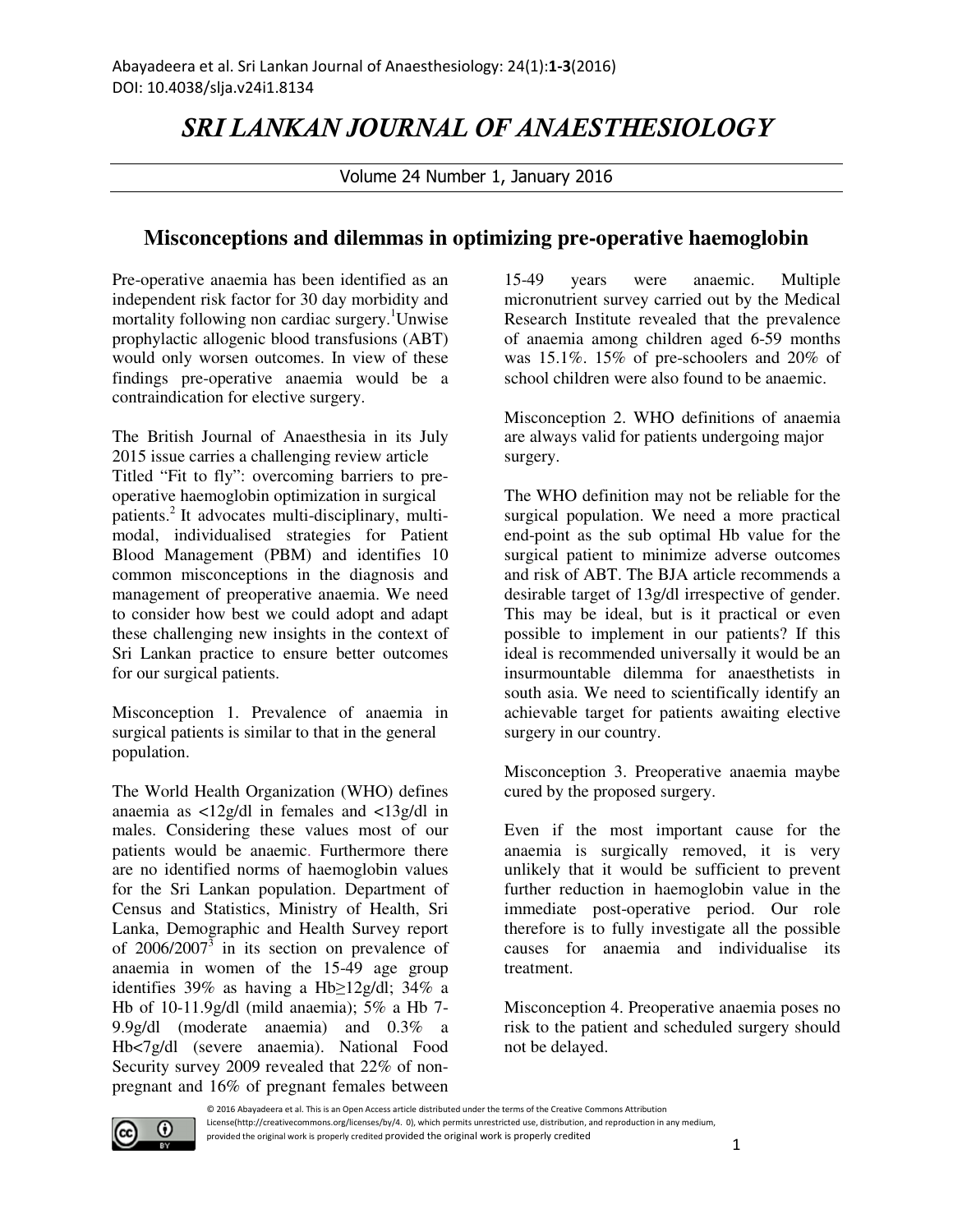Our current practice is to accept the WHO recommended lowest acceptable haemoglobin levels for surgery (7g/dl for otherwise healthy individuals and 10g/dl for cardiac compromised patients). NICE guideline on blood transfusion (NG 24) November 2015, recommends a restrictive strategy of red cell transfusion. Transfusion trigger is 7g/dl with a target of 7-  $9g/dl$ .

Most anaesthetists usually make a rough clinical assessment based on their own practice as to whether pre-operative haemoglobin levels are acceptable with regard to the expected blood loss.

If these values were not achieved prior to surgery, when iron deficiency anaemia is diagnosed the common practice is ABT for a quick response or postponing the surgery for long term oral iron therapy, both of which create dilemmas in today's context.

Misconception 5. Management of preoperative anaemia is not cost effective.

Recent guidelines recommend that a Full Blood Count, Iron status and an inflammatory marker should be tested prior to elective surgery at least 4 weeks ahead.<sup>4</sup> Is it time for us to do the same? Is this cost-effective? If not is it a dilemma?

Misconception 6. The commonest cause for preoperative anaemia is iron deficiency and high dose oral supplementation is efficient to treat it. Fe deficiency anaemia is the commonest cause of anaemia in the Sri Lankan surgical population as well. Is oral iron therapy going to be efficient in them? This would be true if a minimum 4-6 week period is available before surgery, which necessitates assessment at pre-operative clinics. Dilemmas may occur as there are many contraindications to oral iron therapy which is also often not well tolerated. High doses can be given only if there is no active bleeding or any inflammatory condition.

Misconception 7. IV iron is hazardous.

High molecular weight iron dextran was the formulation used earlier and there have been

reports of anaphylaxis and even deaths. This is therefore no longer in use in Sri Lanka today. New formulations are available in Europe such as low molecular weight iron dextran, iron sucrose, iron maltoside and ferric carboxymaltose. These give a rapid and complete response and have a very low incidence of adverse events.

Misconception 8.Use of newer IV formulations is very expensive and not cost effective.

The newer i.v. Fe preparations have been shown to be safe, cost effective, and more efficient and help reduce hospital visits for the patient. The hospital pharmacies in Sri Lanka have iron sucrose preparations. It is timely that we effectively used the new IV formulations for our patients. Iron sucrose has very few reported adverse effects.

Misconception 9. Preoperative erythropoietin increases thrombotic risk and should not be used.

The dilemma regarding the use of erythropoietin is its high cost. Thus its use has been limited to the renal disease group in our country. It is advised that rHuEPO therapy should be prescribed within the approved indications, an individually tailored dose should be given and adjuvant i.v. iron and deep venous thrombosis prophylaxis should be administered.

Misconception 10. Should other transfusion alternatives be implemented, preoperative anaemia management is not a priority.

Use of blood saving strategies does not mean that treating preoperative anaemia is not needed. This is where the PBM concept initiated by a consortium of 4 German Teaching Hospitals to target and implement treatment of pre-operative anaemia becomes important.

They identified the key success factors. They are a) a dedicated interdisciplinary steering committee, b) support from hospital management, c) commitment from surgical and medical disciplines, d) knowledge of patient blood management background such as anaemia,